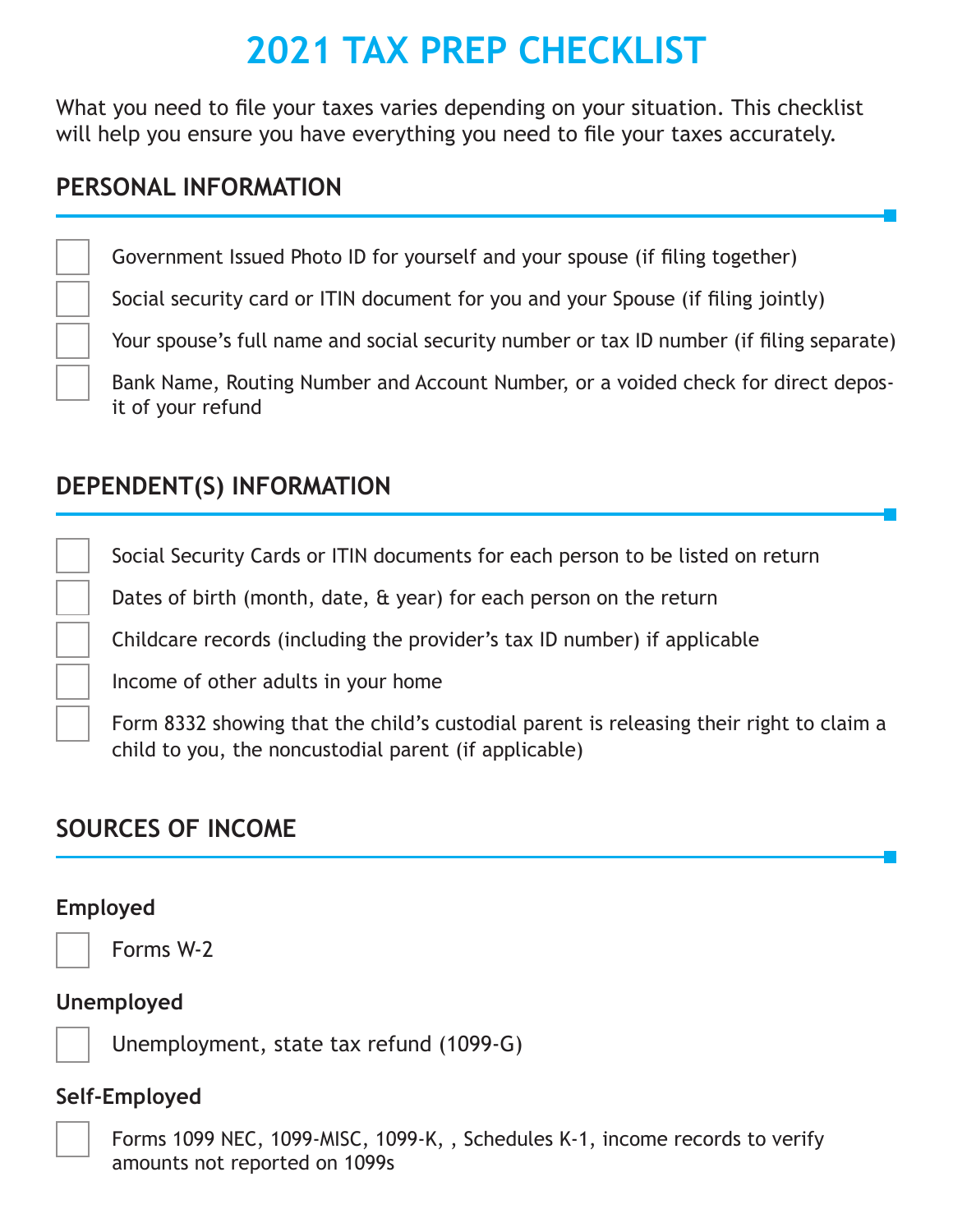Records of all expenses — check registers or credit card statements, and receipts

Office in home information, if applicable

Record of estimated tax payments made (Form 1040–ES)

## **Rental Income**

Records of income and expenses

Rental asset information (cost, date placed in service, etc.) for depreciation

Record of estimated tax payments made (Form 1040–ES)

### **Retirement Income**

Pension/IRA/annuity income (1099-R)

Traditional IRA basis (i.e., amounts you contributed to the IRA that were already taxed)

Social security/RRB income (1099-SSA, RRB-1099)

Savings & Investments or Dividends

Interest, dividend income (1099-INT, 1099-OID, 1099-DIV)

Income from sales of stock or other property (1099-B, 1099-S)

Dates of acquisition and records of your cost or other basis in property you sold (if basis is not reported on 1099-B)

Health Savings Account or long-term care reimbursements (1099-SA or 1099-LTC)

#### **Expenses related to your investments**

Record of estimated tax payments made (Form 1040–ES)

Transactions involving cryptocurrency (Virtual currency)

## **Other Income & Losses**

Gambling income (W-2G or records showing income, as well as expense records)

Jury duty records

Hobby income and expenses

Prizes and awards

**Trusts**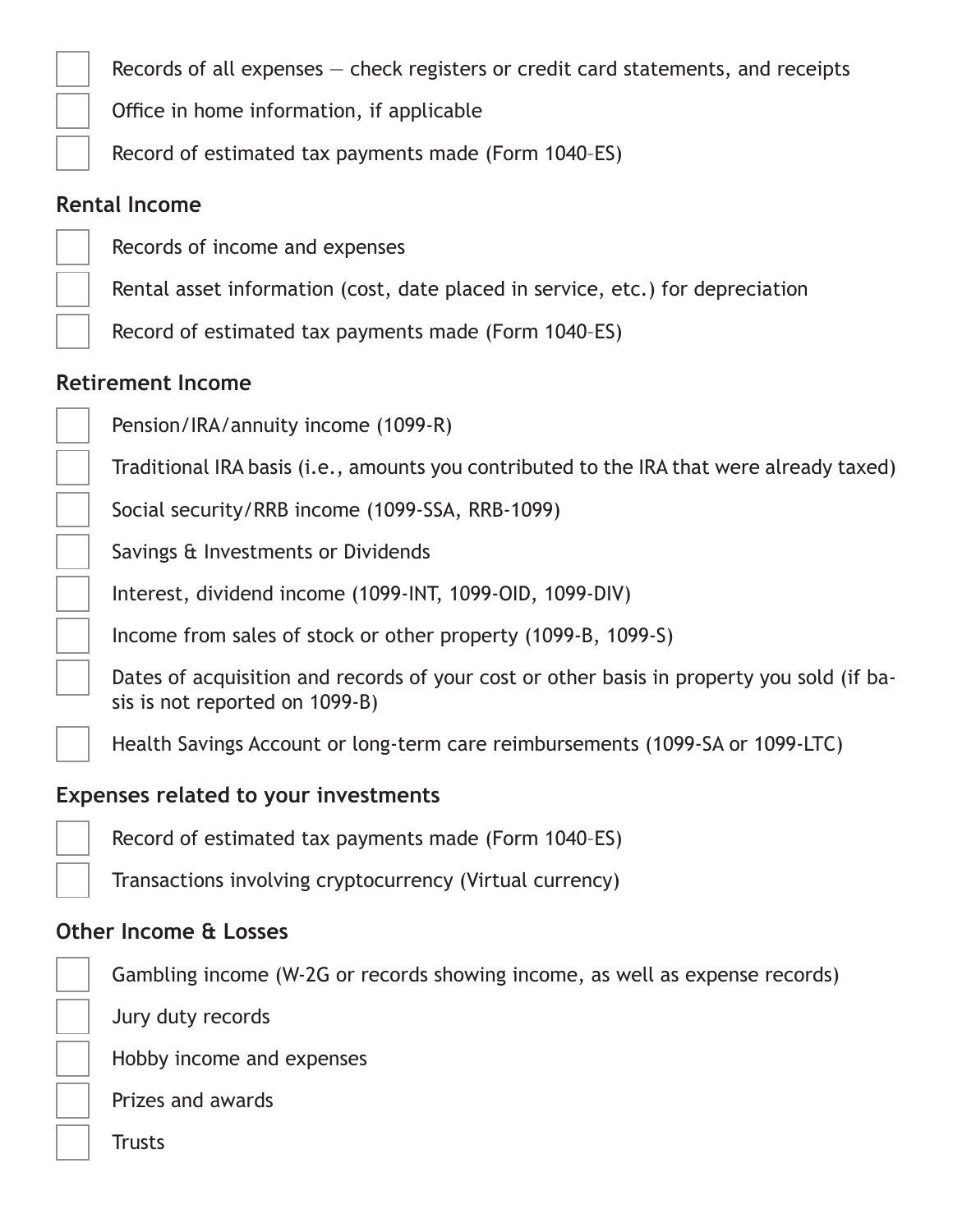Royalty Income 1099–Misc.

Any other 1099s received

Record of alimony paid/received with ex-spouse's name and SSN

## **TYPES OF DEDUCTIONS**

#### **Home Ownership**

Forms 1098 or other mortgage interest statements

Real estate and personal property tax records

Receipts for energy-saving home improvements (e.g., solar panels, solar water heater)

Mortgage Credit Certificate (MCC) if you participated in an MCC program

All other 1098 series forms

#### **Charitable Donations**

Cash amounts donated to houses of worship, schools, other charitable organizations

Records of non-cash charitable donations

Amounts of miles driven for charitable or medical purposes

#### **Medical Expenses**

Amounts paid for healthcare insurance and to doctors, dentists, hospitals

#### **Health Insurance**

Form 1095-A if you enrolled in an insurance plan through the Marketplace

#### **Childcare Expenses**

Fees paid to a licensed day care center or family day care for care of an infant or preschooler

Wages paid to a baby-sitter -*Don't include expenses paid through a flexible spending account at work*

#### **Educational Expenses**

Forms 1098-T from educational institutions

Receipts that itemize qualified educational expenses